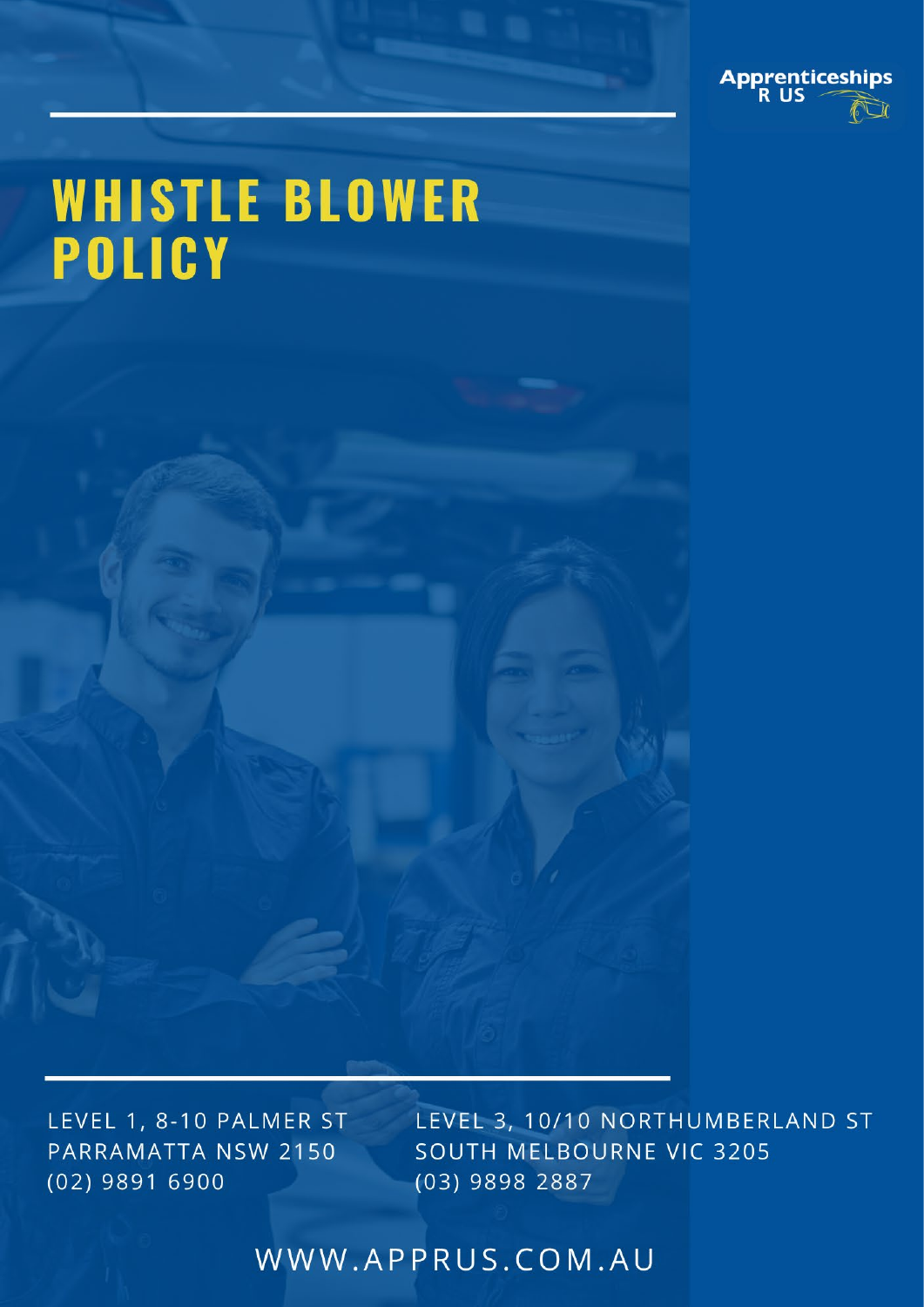#### **Purpose**

The objective of this policy is to encourage reporting of wrongdoing that is of legitimate concern by providing a convenient and safe reporting mechanism, and protection for people who make serious wrongdoing disclosures.

#### **Scope**

This Policy applies to all Apprenticeships Are Us services regardless of entity name or type (collectively referred to as Apprenticeships Are Us). It encompasses all Directors and personnel including executives, managers, staff, contractors, consultants, volunteers and interns. It extends to clients and suppliers.

#### **Policy Statement**

Apprenticeships Are Us is committed to the highest standards of conduct and ethical behaviour and to promoting and supporting a culture of honest and ethical behaviour, corporate compliance and good corporate governance. People who have a working relationship with Apprenticeships Are Us are often the first to realise that there may be something seriously wrong. However, they may not wish to speak up for fear of appearing disloyal or may be concerned about being victimised or subject to reprisals for reporting wrongdoing. Apprenticeships Are Us encourages the reporting of any instances of suspected unethical, illegal, fraudulent or undesirable conduct involving Apprenticeships Are Us and provides protections and measures so that those persons who make a report may do so confidentially and without fear of intimidation, disadvantage or reprisal.

When a person makes a disclosure:

- 1. Their identity must remain confidential according to their wishes
- 2. They will be protected from reprisal, discrimination, harassment or victimisation for making the disclosure
- 3. An independent internal inquiry or investigation will be conducted
- 4. Issues identified from the inquiry/investigation will be resolved and/or rectified
- 5. They will be informed about the outcome
- 6. Any retaliation for having made the disclosure will be treated as serious wrongdoing under this Policy

Definitions Terms used in this Policy are:

Whistle blowing Disclosure: by (or for) a witness of actual or suspected wrongdoing

Whistle blower: A person who reports wrongdoing in accordance with this Policy

Wrongdoing: Conduct that includes but is not limited to:

- 1) Breaches legislation, regulations or local government by-laws or is otherwise illegal (including whistle-blower laws, corporations law, theft, drug sale/use, violence or threatened violence or criminal damage against property)
- 2) Is an offence against any other law of the Commonwealth that is punishable by imprisonment for a period of 12 months or more
- 3) Is corrupt or is an abuse of public trust or position as a public official
- 4) Is dishonest or fraudulent
- 5) Perverts the course of justice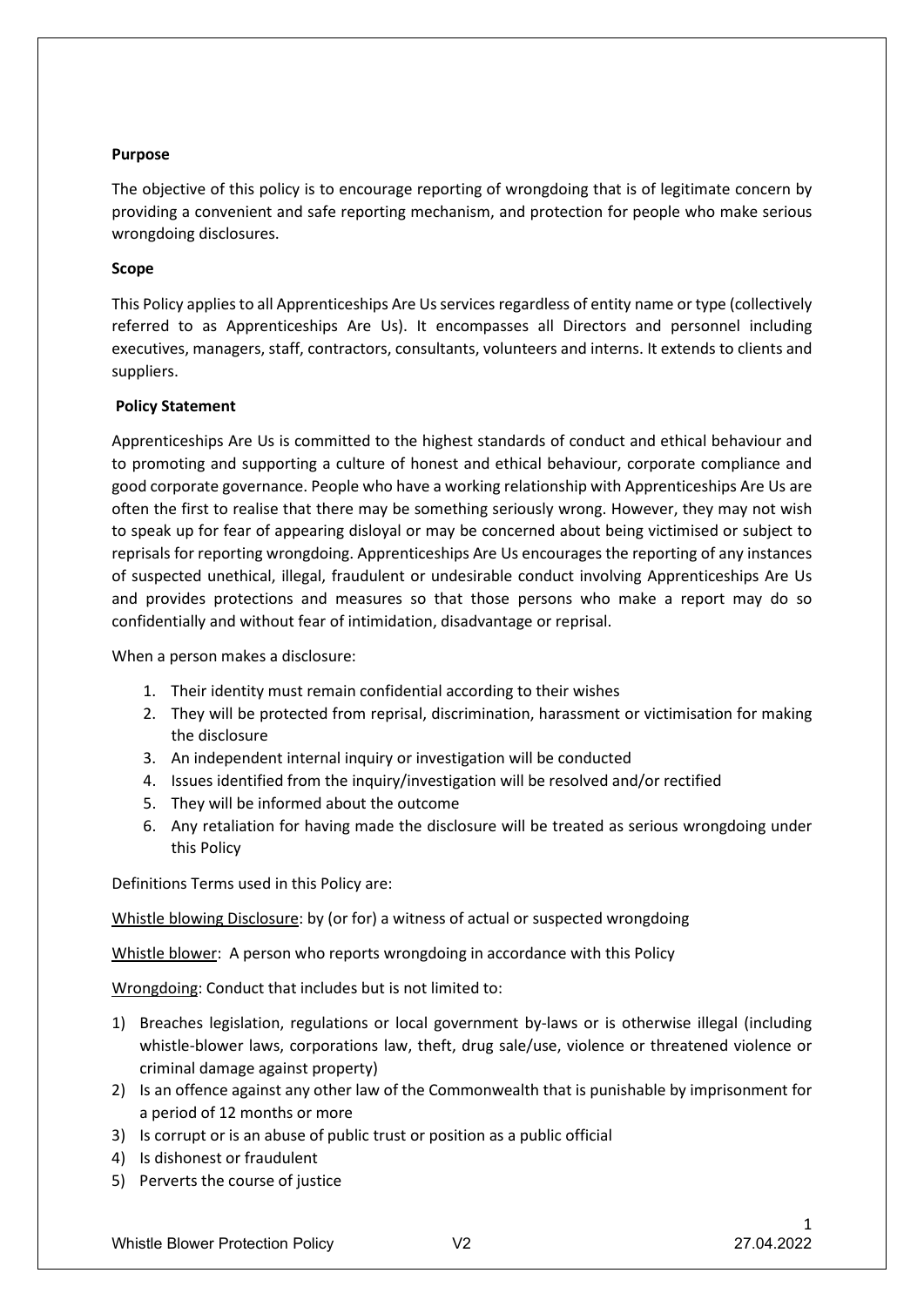- 6) Unreasonably endangers health and safety or the environment
- 7) Is maladministration (e.g. unjust, based on improper motives, is unreasonable, oppressive or negligent)
- 8) Is serious or substantial waste (including public money or public property)
- 9) Is gross mismanagement or repeated breaches of administrative procedures
- 10) Has financial or non-financial loss detrimental to the interests of Apprenticeships Are Us
- 11) Is an unethical breach of the Code of Conduct
- 12) Is serious improper conduct or an improper state of affairs

#### **Responsibilities**

Whistle-blowers Protection is available to Whistle-blowers who disclose wrongdoing that is made with reasonable grounds to believe it is true. To ensure that all employees are treated fairly and that resources are not wasted, protection is not available where the disclosure is:

- a) Trivial or vexatious in nature with no substance. This will be treated in the same manner as a false report and may itself constitute wrongdoing.
- b) Unsubstantiated allegations which are found to have been made maliciously, or knowingly to be false. These will be viewed seriously and may be subject to disciplinary action that could include dismissal, termination of service or cessation of a service or client relationship

A Whistle-blower must provide information to assist any inquiry/investigation of the wrongdoing disclosed. Making a disclosure may not protect the Whistle-blower from the consequences flowing from involvement in the wrongdoing itself. A person's liability for their own conduct is not affected by their report of that conduct under this policy. However active cooperation in the investigation, an admission and remorse may be taken into account when considering disciplinary or other action. Even though a Whistle-blower may be implicated in the wrongdoing they must not be subjected to any actual or threatened retaliatory action or victimisation in reprisal for making a report under this policy.

#### **Whistle-blower Protection Officer**

If the Whistle-blower wishes a Whistle-blower Protection Officer may be appointed who is an officer, senior manager or employee to support and provide protection to the Whistle-blower according to this policy. The Whistle-blower Protection Officer must have a direct reporting line to an Executive and/or Manager from an area of the organisation that is independent of line management in the area that is the subject of the report of wrongdoing. The Whistle-blower Protection Officer will provide mentoring and other support deemed necessary by the Whistle-blower Protection Officer. The Whistle-blower Protection Officer is responsible for keeping the Whistle-blower informed of the progress and outcomes of the inquiry/investigation subject to considerations of privacy of those against whom a disclosure has been made.

#### **Whistle-blower Governance Officers**

A Whistle-blower Governance Officer is a person named in Appendix 1 of this policy as such and is responsible for receiving whistle-blower disclosures of wrongdoing and oversighting resolution. Whistle-blower Governance Officers must (after reasonable preliminary inquiry):

- 1) If the Whistle-blower agrees appoint a whistle-blower Protection Officer to provide support to the whistle-blower
- 2) Notify the Protected Disclosures Coordinator of disclosure allegations
- 3) Be satisfied that each disclosure of wrongdoing they received was appropriately inquired into or investigated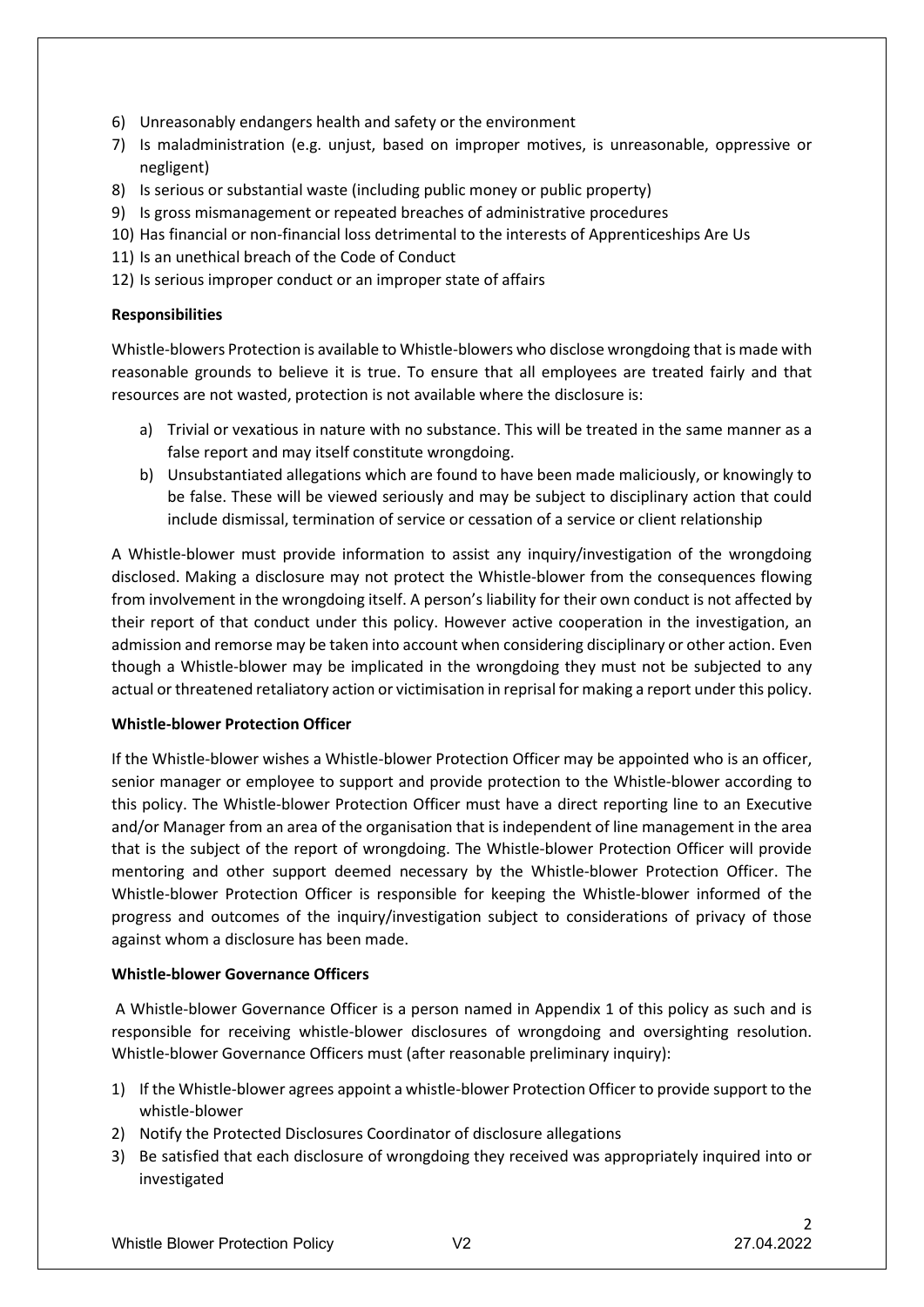- 4) Be satisfied that action taken in response to the inquiry/investigation is appropriate to the circumstances
- 5) Provide governance oversight over any inquiry/investigation into retaliatory action taken against the whistle-blower Alternatively, if the disclosure contains allegations against any Apprenticeships Are Us Executive and Management or where the whistle-blower has a reasonable belief that the whistle-blower Governance Officers are not sufficiently independent a report may be made to:

Brown Wright Stein Lawyers

#### **Protected Disclosures Coordinator**

The Protected Disclosures Coordinator receives particulars about all whistle-blower events and performs the following functions:

- 1. Arranges for an inquiry/investigation into the disclosures made by the Whistle-blower
- 2. Ensures appropriate government agencies are notified about Whistle-blower events where required
- 3. Maintains a Whistle-blower Register for trend analysis and to identify systemic issues requiring attention.

The Protected Disclosures Coordinator is the Company Secretary.

#### **Investigator**

Apprenticeships Are Us will investigate all matters reported under this policy as soon as practicable after the matter has been reported. The Investigator is appointed by the Protected Disclosures Coordinator and may be internal or external to Apprenticeships Are Us. The Investigator must have internal independence of line management in the area affected by the wrongdoing disclosure. The internal investigator may be a member of the Management and Executive Team, Internal Solicitor or external legal counsel.

The investigation will be conducted in an objective and fair manner, and as is reasonable and appropriate having regard to the nature of the disclosure and the circumstances. Where a report is submitted anonymously, Apprenticeships Are Us will conduct the investigation and its enquiries based on the information provided to it. However, anonymity can sometimes prevent Apprenticeships Are Us from taking the issue further if Apprenticeships Are Us is not able to obtain further information from the source of the report. The Investigator may second the expertise of other officers in Apprenticeships Are Us to assist in the investigation and may seek the advice of internal or external experts as required.

#### **Managers**

All managers who receive disclosure about wrongdoing must notify the Integrity Line or a Whistleblower Governance Officer and provide particulars and maintain confidentiality about it.

#### **Policy Application**

#### Reporting a Disclosure

Internal Whistle-blowers (current or former Directors, employees, volunteers, interns, contractors or consultants) Internal Whistle-blowers are encouraged to report their concerns to their supervisor or their supervisors' manager to seek an immediate response. Where the internal Whistle-blower believes this is not appropriate, then an alternative reporting mechanism is available.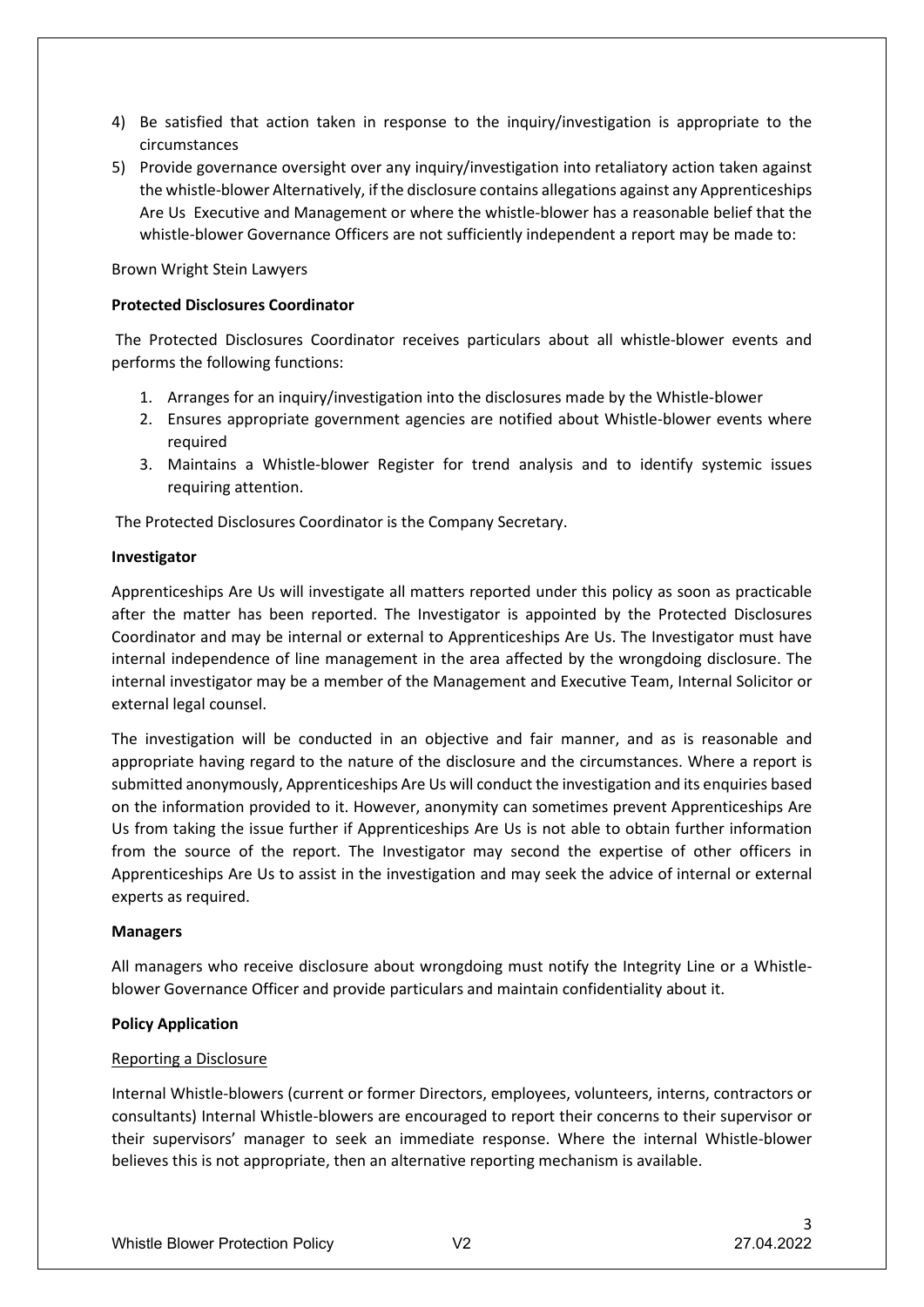External Whistle-blowers (Other people with a relationship with Apprenticeships Are Us – e.g. clients & suppliers)

Where an external Whistle-blower is reluctant to report it to line management for fear of retribution, they can report their concerns to a higher level of management than the person in Apprenticeships Are Us that they ordinarily deal with. There may be a simple explanation that they had not considered. Where this is not appropriate, an alternative reporting mechanism is available.

#### **Alternative reporting**

Alternative reporting to normal channels are available where:

The normal reporting channel is considered inappropriate to the circumstances;

- 1. Apprenticeships Are Us line management was notified but failed to deal with it; or
- 2. The person or organisation disclosing wrongdoing is concerned about possible retaliation. In any of these circumstances, an internal Whistle-blower may provide the report of wrongdoing directly to:
- 3. A Whistle-blower Governance Officer; A person or entity who is eligible to receive the disclosure under the *Corporations Act 2001*
- 4. External Whistle-blowers (people or organisations with a relationship with Apprenticeships Are Us ) may provide the report of wrongdoing to: - The Integrity Line; or - A person or entity who is eligible to receive the disclosure under the Corporations Act 2001

Other Complaint Mechanisms This policy is in addition to:

- I. Grievance procedures for employees, which is for all staff to raise any matters they may have in relation to their work or their work environment, other persons, or decisions affecting their employment.
- II. This policy does not replace other reporting structures such as those for dispute resolution, discrimination, victimisation or matters relating to workplace bullying or harassment.
- III. Standard complaint mechanisms for clients or volunteers
- IV. Any exercising of rights under the terms of their contract by contractors and suppliers An exception to this is where the issue is wrongdoing of a serious nature, yet the existing reporting system failed to attend to the issue or has processed it in a substantially inappropriate, grossly unfair or heavily biased manner.

#### **Anonymous reporting**

Anonymous reports of wrongdoing are accepted under this policy. Anonymous reports have significant limitations that may inhibit a proper and appropriate inquiry or investigation. These limitations include the inability to provide feedback on the outcome and/or to gather additional particulars to assist the inquiry/investigation. Specific protection mechanisms may be difficult to enforce if you choose to remain confidential

# **Protection**

Not all disclosures of serious wrongdoing are protected at law. To meet Apprenticeships Are Us's philosophy of accepting tip-offs from anyone, Apprenticeships Are Us adoptsthe principle of providing protection to people or organisations with a relationship (or a former relationship as an officer, employee or contractor) with Apprenticeships Are Us:

1. At least to the extent of protection at law; and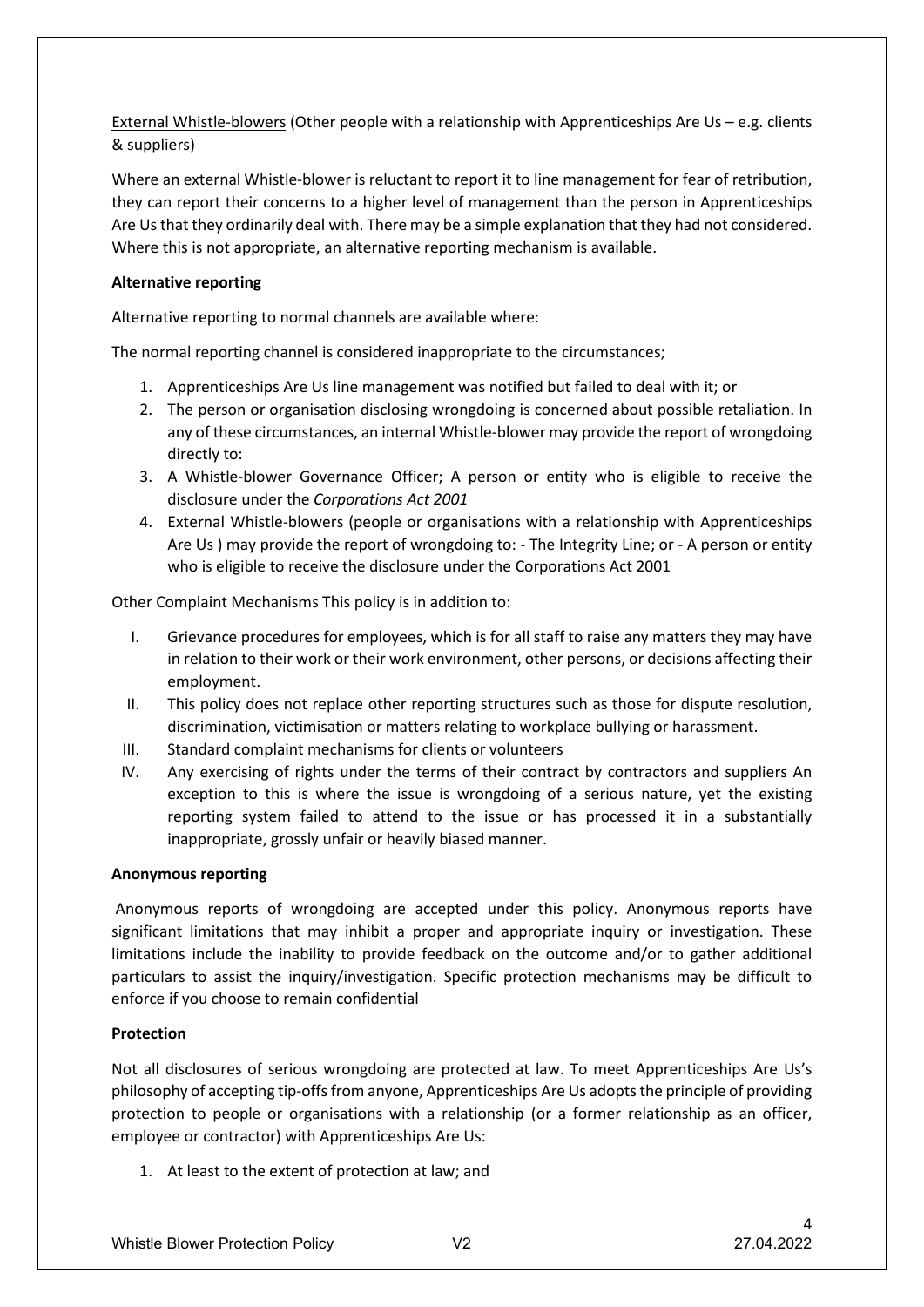2. A brief summary of legal protection is at Appendix 1.

#### **Confidentiality**

Apprenticeships Are Us will not disclose a whistle-blower's identity unless:

- 1. It is necessary to further an investigation and the Whistle-blower consents to the disclosure, and/or
- 2. The disclosure is required or authorised by law.
- 3. When a report is investigated it may be necessary to reveal its substance to people such as other Apprenticeships Are Us personnel,
- 4. External persons involved in the investigation process and, in appropriate circumstances, law enforcement agencies.
- 5. It will be necessary to disclose the facts and substance of a report to a person who may be the subject of the report as it is essential for natural justice to prevail. Although confidentiality is maintained, in some circumstances, the source of the reported issue may be obvious to a person who is the subject of a report.

Apprenticeships Are Us will take reasonable precautions to store any records relating to a report of wrongdoing securely and to restrict access to authorised persons only. Unauthorised disclosure of information that could prejudice confidentiality and identify a whistle-blower will be regarded seriously and may result in disciplinary action and where applicable, Apprenticeships Are Us will notify relevant enforcement agencies.

# **Retaliation**

Apprenticeships Are Us will not tolerate any retaliatory action or threats of retaliatory action against a Whistle-blower, or against a Whistle-blower's colleagues, employer (if a contractor, consultant or supplier) or relatives.

For example, a Whistle-blower must not be disadvantaged or victimized for having made the report by:

- 1. Dismissal or termination of services or supply
- 2. Demotion
- 3. Discrimination, victimization or harassment
- 4. Current or future bias
- 5. Threats of any of the above

Any such retaliatory action or victimisation in reprisal for a disclosure made under this policy will be treated as serious misconduct and will result in disciplinary action, which may include dismissal. In some circumstance it may be illegal; in which case Apprenticeships Are Us will notify relevant protection and/or enforcement agencies.

# **Investigation**

All reports of alleged or suspected wrongdoing made under this policy to a Whistle-blower Governance Officer will be properly assessed, and if appropriate, inquired into or independently investigated - with an objective of gathering evidence relating to the claims made by the Whistleblower. That evidence may substantiate or refute the claims made. Investigations must be conducted in a fair and independent manner.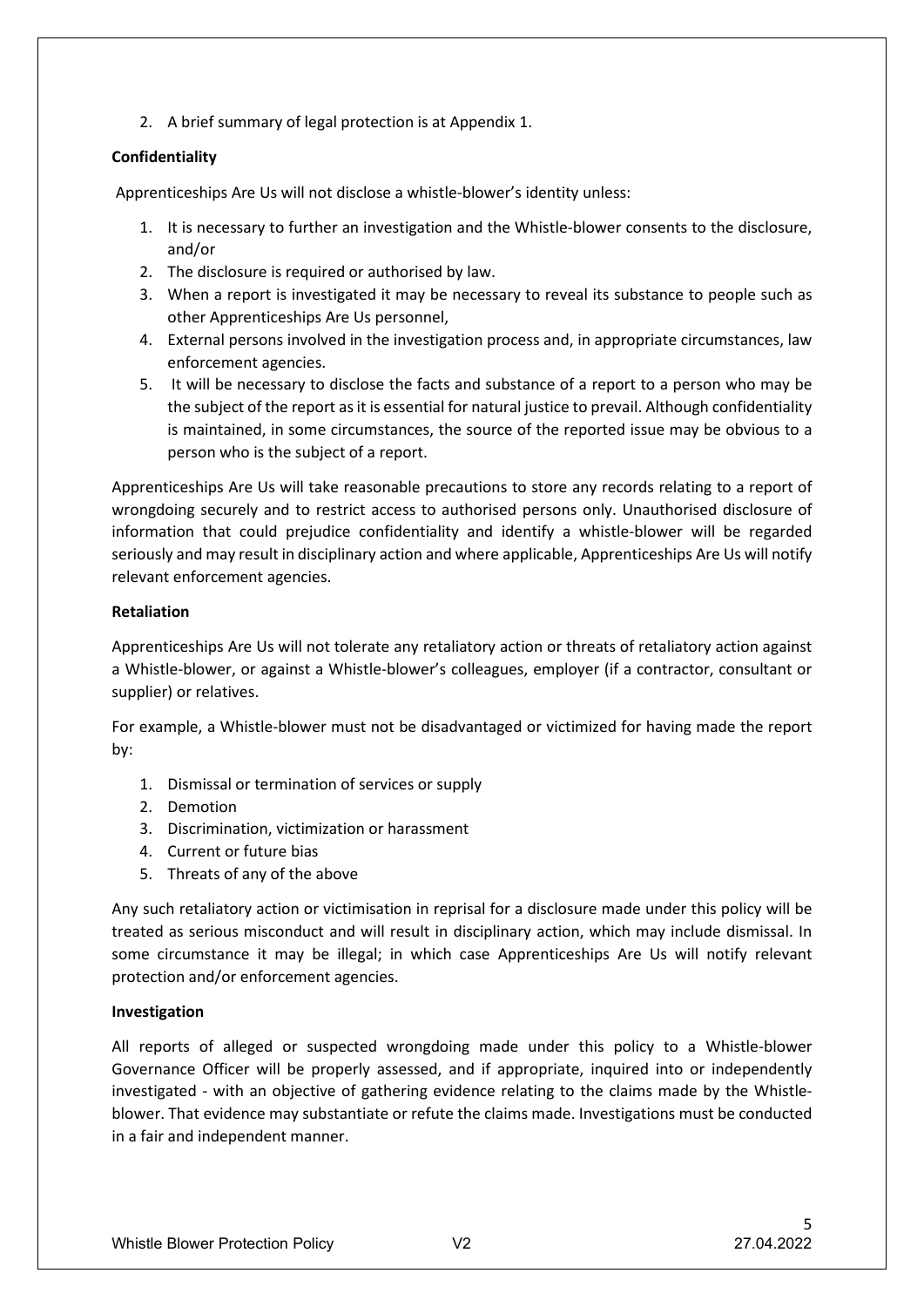#### **Disclosure Management**

Apprenticeships Are Us recognises that individuals against whom a report is made must also be supported during the handling and investigation of the wrongdoing report. Apprenticeships Are Us takes reasonable steps to treat fairly any person who is the subject of a report, particularly during the assessment and investigation process in accordance with an established support protocol which may be extended to include appointing an independent senior officer in Apprenticeships Are Us to provide support. Where a person is identified as being suspected of possible wrongdoing, but preliminary inquiries determines that the suspicion is baseless or unfounded and that no formal investigation is warranted, then the Whistle-blower will be informed of this outcome and the matter laid to rest. The Whistleblowing Governance Officer will decide whether or not the person named in the allegation should be informed that a suspicion was raised and found to be baseless upon preliminary review. This decision will be based on a desire to preserve the integrity of a person so named, so as to enable workplace harmony to continue unfettered and to protect the Whistle-blower where it is a bona fide disclosure.

Where an investigation does not substantiate the report, the fact that the investigation has been carried out, the results of the investigation and the identity of the person who is the subject of the report must be handled confidentially. Generally, where an investigation is conducted and the investigator believes there may be a case for an individual to respond, the Investigator must ensure that a person who is the subject of a disclosure:

- 1. Is informed of the substance of the allegations;
- 2. Is given a fair and reasonable opportunity to answer the allegations before the investigation is finalised;
- 3. Has their response set out fairly in the Investigator's report; and
- 4. Is informed about the substance of any adverse conclusions in the investigator's report that affects them.

Where adverse conclusions are made in an investigator's report about an individual, that individual has a right to respond to those conclusions prior to any action being taken by Apprenticeships Are Us against them. Apprenticeships Are Us will give its full support to a person who is the subject of a report where the allegations contained in the report are clearly wrong.

#### **Failure to comply**

Any breach of this Policy may result in disciplinary action that could result in severance from the organisation.

#### **Related Policies**

Other organisational policies that should be read in conjunction with this policy and with Apprenticeships Are Us 's Code of Conduct Policy include:

- Apprenticeship Are Us Organisation Policies and Procedures Manual
- Apprenticeships Are Us Bullying and Harassment Policy
- Apprenticeships Are Us Access, Equity & Support Procedure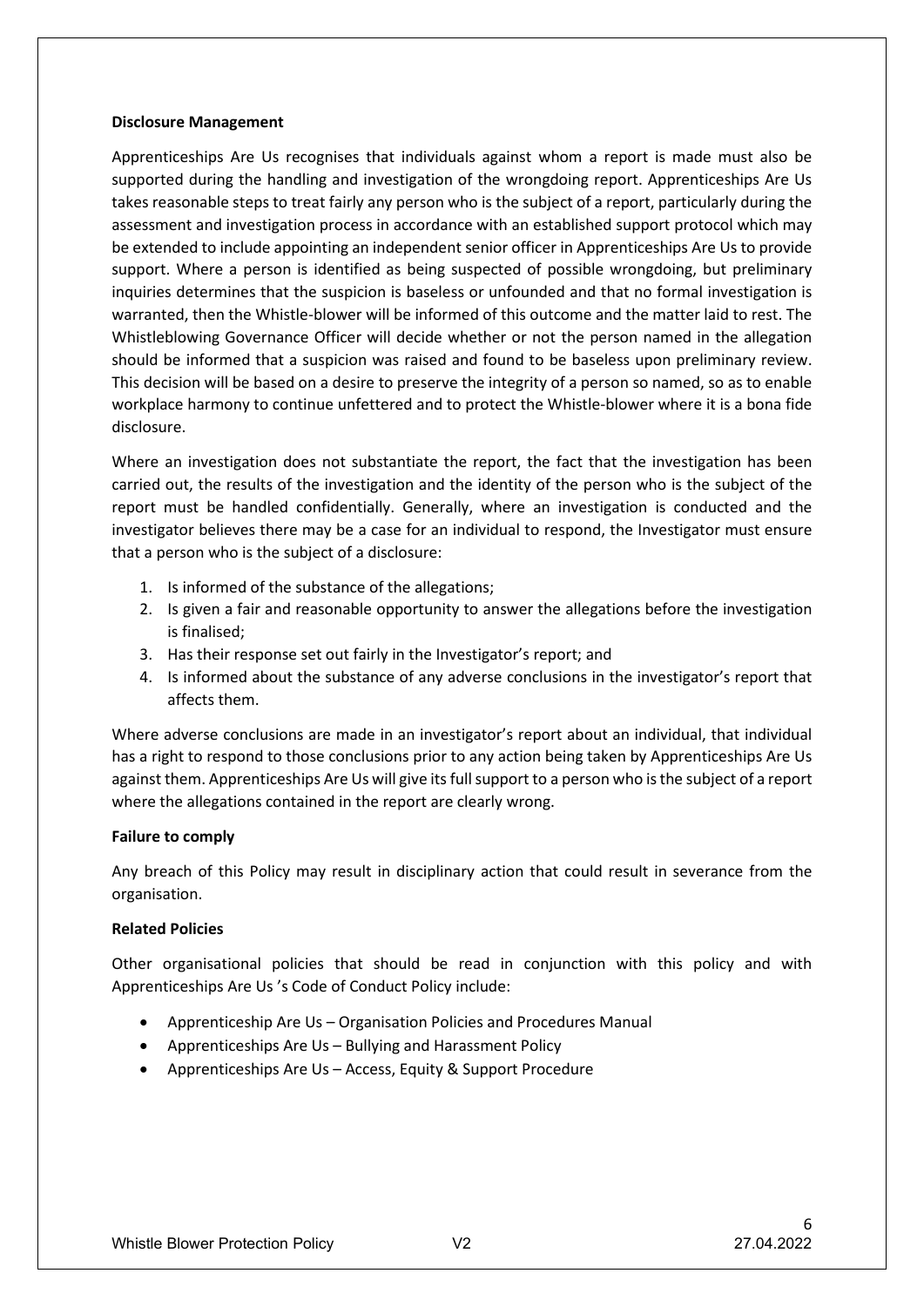# **Who speak to?**

| <b>ROLE</b>                              | <b>DETAILS</b>                                                                                                                                                                                                                                                                        |
|------------------------------------------|---------------------------------------------------------------------------------------------------------------------------------------------------------------------------------------------------------------------------------------------------------------------------------------|
| <b>Whistle Blower Protection Officer</b> | Any employee nominated by the Whistle Blower                                                                                                                                                                                                                                          |
| <b>Whistle Blower Governance Officer</b> | Michael Wentworth - Chief Executive Officer &<br><b>Board Member</b><br>mwentworth@apprus.com.au<br>(02) 9891 690 ext: 216<br>0422 444 965<br>Or<br>nominated legal representative<br>The<br>for<br>Apprenticeships Are Us at;<br><b>Brown Wright Stein Lawyers</b><br>(02) 9394 1075 |
| <b>Protected Disclosure Officer</b>      | Nasema Hamasur - General Manager - Finance<br>& Operations, Company Secretary<br>nhamasur@apprus.com.au<br>(02) 9891 6900 ext 224<br>0447 631 361                                                                                                                                     |
| Investigator                             | John Garcia - WHS & HR Manager<br>jgarcia@apprus.com.au<br>(02) 9891 6900; ext 222                                                                                                                                                                                                    |

# **Appendix 1**

| Part 9. 4AAA of the Corporations Act 2001 (as amended) |                                                                                                                                                                                                             |  |  |  |
|--------------------------------------------------------|-------------------------------------------------------------------------------------------------------------------------------------------------------------------------------------------------------------|--|--|--|
| <b>Essential Element</b>                               | <b>Description</b>                                                                                                                                                                                          |  |  |  |
| <b>Reportable Conduct</b>                              | A report is made about serious breaches of the corporation laws or other reportable conduct such as<br>information concerning misconduct or an imprpoer state of affairs or circumstances by the company or |  |  |  |
|                                                        | by and officer or enployee of the company.                                                                                                                                                                  |  |  |  |
| Reasonable grounds for                                 |                                                                                                                                                                                                             |  |  |  |
| suspecting                                             | The person making the report has reasonable grounds fopr suspecting the reportable conduct.                                                                                                                 |  |  |  |
| Person making the disclosure                           | The person is or has been; (1)An officer of Appreniceships Are Us, (2) An employee of Apprenticeships                                                                                                       |  |  |  |
|                                                        | Are Us, (3) A supplier (including their employees) who provides or has provided services or goods to                                                                                                        |  |  |  |
|                                                        | Apprenticeships Are Us, (4) An associate of Apprenticeships Are Us; or (5) a relative of an individual                                                                                                      |  |  |  |
|                                                        | reffered to any of the above.                                                                                                                                                                               |  |  |  |
|                                                        | The person receiving the report is one of either (1) ASIC, (2) ACNC, (3) The company auditor, (4) A                                                                                                         |  |  |  |
|                                                        | Person receiving the disclosure director, secretary or senior manager of Apprenticeships Are Us, (4) A Apprenticeships Are Us Whistle                                                                       |  |  |  |
|                                                        | <b>Blower Governance Officer</b>                                                                                                                                                                            |  |  |  |